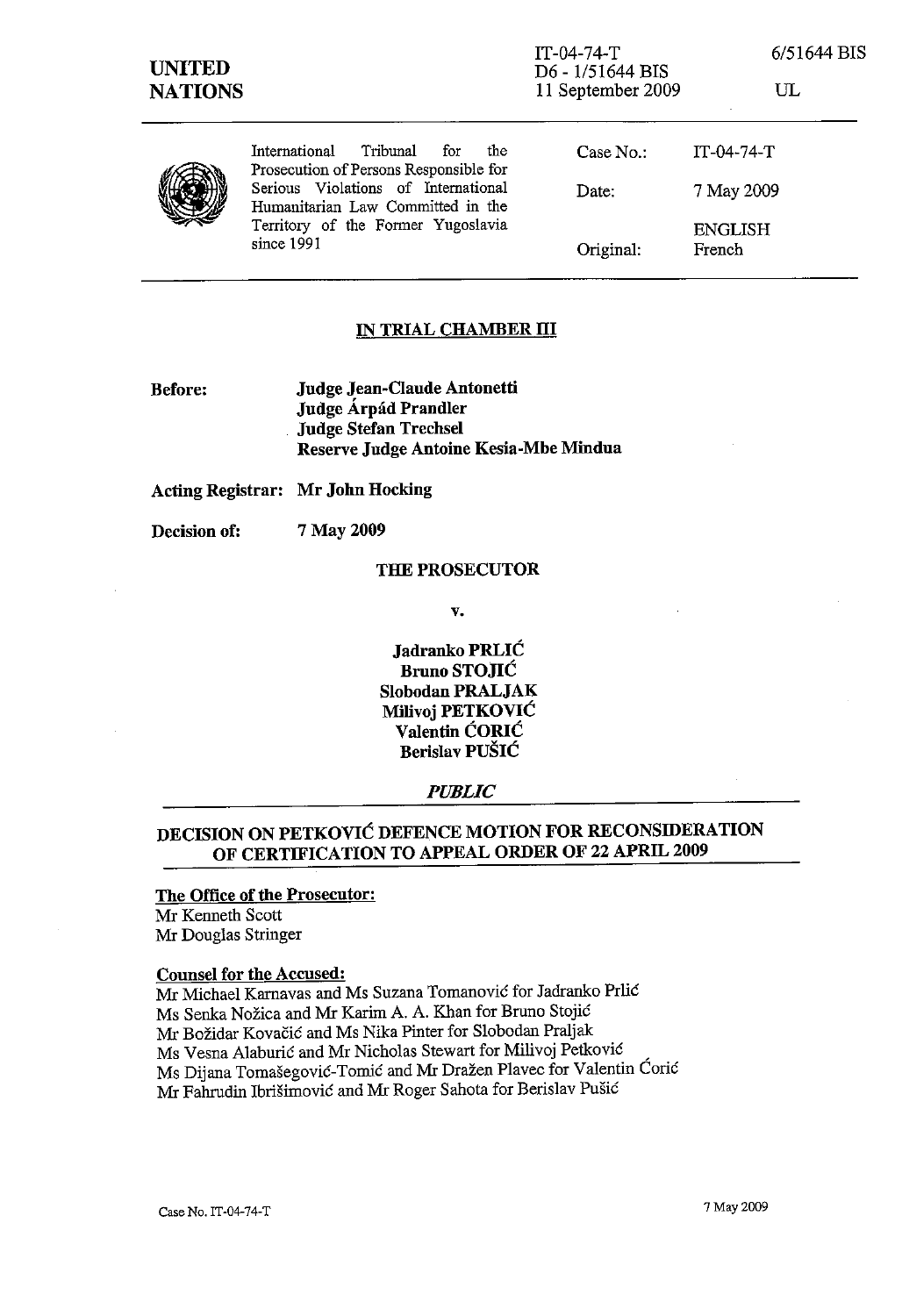**TRIAL CHAMBER III** ("Chamber") of the International Tribunal for the Prosecution of Persons Responsible for Serious Violations of International Humanitarian Law Committed in the Territory of the Former Yugoslavia since 1991 ("Tribunal"),

SEIZED OF "Petković Defence Motion for Reconsideration of the Trial Chamber's Order of 22 April 2009 Concerning Praljak's Expert Witness Jurčević or in the alternative Request for Leave to Appeal" ("Motion"), filed by Counsel of the Petkovic Defence ("Petkovic Defence") on 23 April 2009, in which the Petkovic Defence requests that the Chamber reconsiders the Order on the Qualifications as Expert and Mode of Questioning of Witness Josip Jurčević", rendered publicly on 22 April 2009 ("Order of 22 April 2009"), or in the alternative, requests that the Chamber certifies the appeal that it intends to file against the said Order pursuant to Rule 73 (B) of the Rules of Procedure and Evidence ("Rules"),<sup>1</sup>

**NOTING** "Slobodan Praljak's Submission of the Expert Report of Dr Josip Jurčević", filed on 16 March 2009 by Counsel for the Accused Praljak ("Praljak Defence"), to which are attached three annexes ("Disclosure"), by means of which the Praljak Defence discloses to the Chamber and to the other parties, pursuant to Rule 94bis of the Rules, the historical expert report by Witness Josip Jurčević ("Witness") titled ''Bosnia and Herzegovina 1990-1995" ("Expert Report"),

**NOTING** "Slobodan Praljak's Supplement to the Submission of the Expert Report of Dr Josip Jurčević", filed by the Praljak Defence on 19 March 2009 ("Supplement"), to which is attached an annex by means of which, due to a technical error, the Praljak Defence resubmitted to the Registry one of the annexes attached to the Disclosure,

**NOTING** the Order of 22 April 2009, in which the Chamber declared the Petkovic Defence Notice<sup>2</sup> inadmissible and did not authorise the Petkovic Defence to crossexamine the Witness on the grounds that it had failed to file its notice within the 30 day deadline imposed under Rule 94bis of the Rules,<sup>3</sup>

 $<sup>1</sup>$  Motion, paras. 6, 16 and 19.</sup>

<sup>2 &</sup>quot;Pelkoyic Defence Notice Pursuant to Rule *94bis* (B) Concerning PraIjak Defence Expert Witnesses Dr Josip Jurčević and Dr Vlado Šakić", 16 April 2009 ("Petković Defence Notice").

<sup>&</sup>lt;sup>3</sup> Order of 22 April 2009.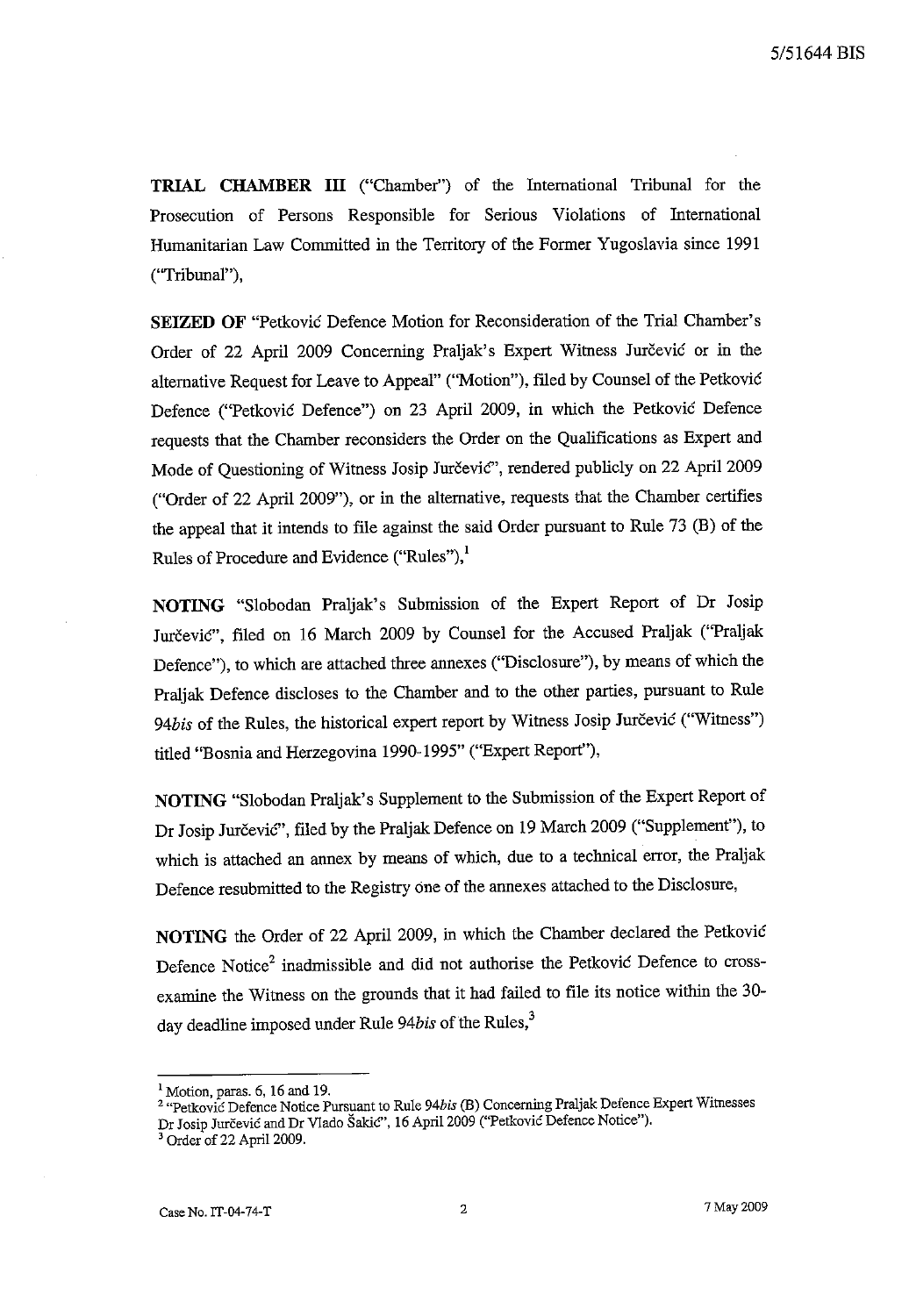NOTING "Slobodan Praljak's Notice Regarding the Petković Defence Motion for Reconsideration of the Trial Chamber's Order of 22 April 2009 concerning Praljak's Expert Witness Jurčević or in the alternative Request for Leave to Appeal" ("Praljak Defence Notice"), filed by the Praljak Defence on 24 April 2009 in which the Praljak Defence does not object to the Petković Defence Motion,

**CONSIDERING** that the Office of the Prosecutor and the other Defence teams did not file a response to the Motion,

**CONSIDERING** that in support of the Motion, the Petkovic Defence recalls that due to a technical error committed by the Praljak Defence while filing the Disclosure with the Registty, the Disclosure, as filed on 16 May 2009, was incomplete as it did not contain the documentary material referenced in the Expert Report of the Witness, namely the CD-ROM in Annex C of the Disclosure, which had not been transmitted to the parties,<sup>4</sup>

**CONSIDERING** that the Petkovic Defence adds that the CD-ROM in question was transmitted to the parties in the Supplement filed by the Praljak Defence on 19 March  $2009<sup>5</sup>$ 

**CONSIDERING** that the Petkovic Defence submits further that the CD-ROM, and notably the documentary material referenced in the Expert Report of the Witness, is an essential component of the Disclosure and was therefore indispensable for the parties to assess the Expert Report and reach an informed decision as to whether to cross-examine the Witness,6

**CONSIDERING** that the Petkovic Defence argues that the 30-day deadline imposed on the parties pursuant to Ru1e *94bis* of the Rules to file their respective notices started to run from 19 March 2009, the date on which the parties received the complete contents of the Disclosure,<sup>7</sup> and alleges consequently that it filed the

<sup>&</sup>lt;sup>4</sup> Motion, paras. 10 and 11.

<sup>&</sup>lt;sup>5</sup> Motion, para. 11.

<sup>6</sup> Motion, paras. 10 and 13.

<sup>7</sup> Motion, para. 12.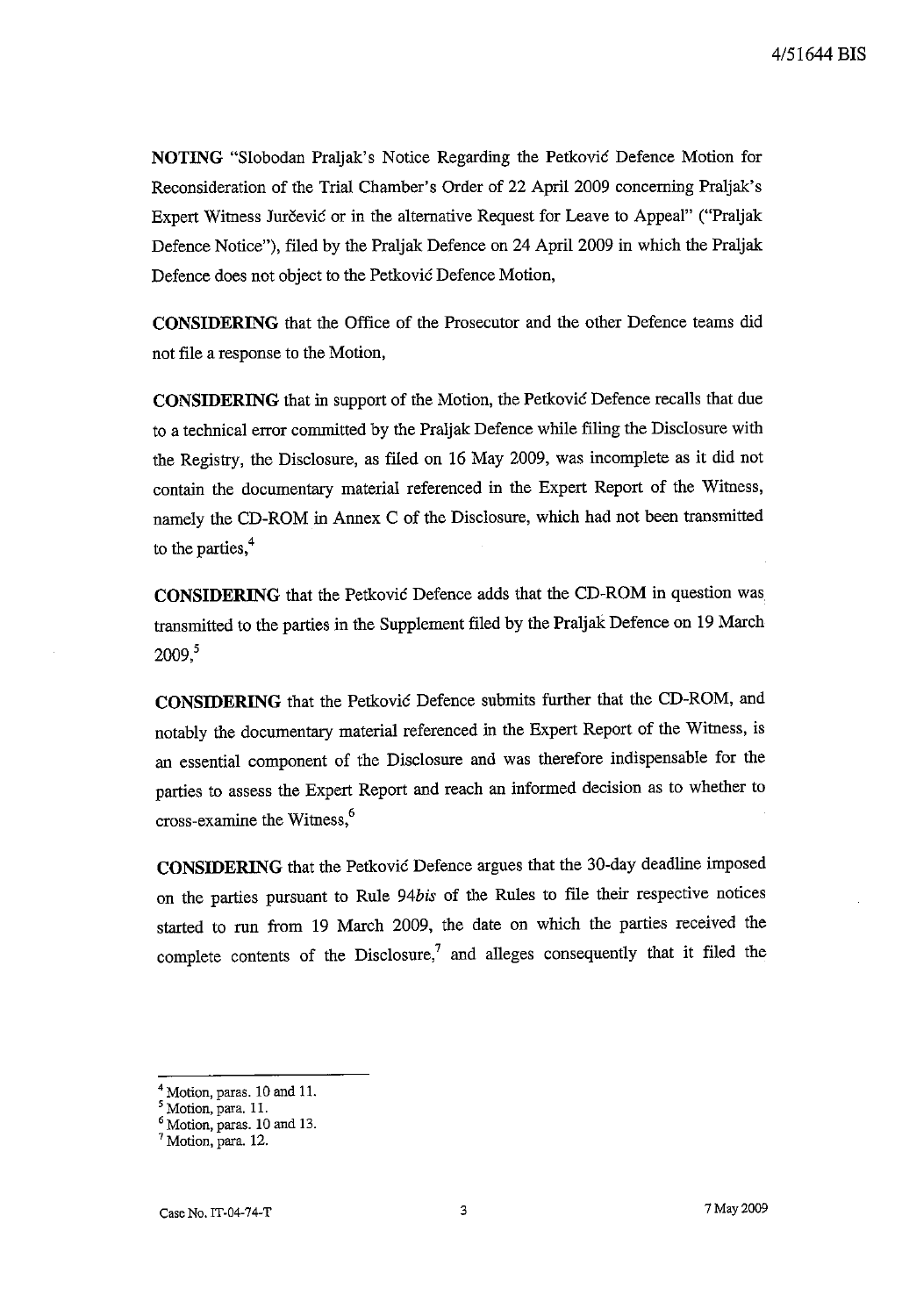*3/51644* BIS

Petkovic Defence Notice respectiog the deadline prescribed pursuant to Rule *94bis* of the Rules, $8$ 

**CONSIDERING** that the Petkovic Defence therefore requests that the Chamber reconsider the Order of 22 April 2009 for the above-mentioned reasons,

**CONSIDERING** that in the alternative, the Petkovic Defence requests that the Chamber certify the appeal that it intends to file against the order pursuant to Rule 73 (B) of the Rules on the grounds that the issue of cross-examination of witnesses directly affects the fundamental rights of an Accused enshrined in Article 21 of the Statute of the Tribunal.<sup>9</sup>

**CONSIDERING** that in this respect, the Petkovic Defence first argues, notably, that the Chamber's refusal to allow the Petkovic Defence to cross-examine the Witness could have adverse effects on the fairness and expeditiousness of the trial;<sup>10</sup> and secondly, that the immediate resolution of the problem by the Appeals Chamber will materially advance the proceedings,<sup>11</sup>

**CONSIDERING** that a Trial Chamber has the inherent power to reconsider its own decisions and that it may allow a request for reconsideration if the requesting party demonstrates to the Chamber that the impugned decision contains a clear error of reasoning or that particular circumstances, which can be new facts or arguments,<sup>12</sup> justify its reconsideration in order to avoid injustice,<sup>13</sup>

**CONSIDERING,** *in limine,* that the Chamber recalls that Rule *94bis* (B) of the Rules. stipulates that the opposing parties shall file their notice within 30 days of disclosure of the statement and/or report of the expert witness,

**<sup>8</sup> Motion, para. 12; Petkovic Defence Notice.** 

<sup>&</sup>lt;sup>9</sup> Motion, para. 17.

**<sup>10</sup>Motion, para. 18.** 

<sup>&</sup>lt;sup>11</sup> Motion, para. 18.

**<sup>12</sup>***The Prosecutor* **v.** *Stanislav Galid,* **Case No. IT-98-29-A, Decision on Defence's Request for**  Reconsideration, 16 July 2004, pp. 3 and 4, citing *The Prosecutor* v. *Laurent Semanza,* Case No. ICTR-97-20-T, Trial Chamber III, Decision on Defence Motion to Reconsider Decision Denying Leave to Call Rejoinder Witnesses, 9 May 2002, para. 8.

<sup>&</sup>lt;sup>13</sup> The Prosecutor v. Stanislav Galić, Case No. IT-98-29-A, Decision on Defence's Request for Reconsideration, 16 July 2004, pp. 3 and 4, citing, in particular, *The Prosecutor* v. *Zdravko Mucic et 01.,* Case No. IT-96-21Abis, Appeals Judgement on Sentence, 8 April 2003, para. 49; *The Prosecutor*  v. *Popovic et al.*, Case No. IT-05-88-T, Decision on Defence Motion for Certification to Appeal Decision Admitting Written Evidence pursuant to Rule 92 *bis,* 19 October 2006, p. 4.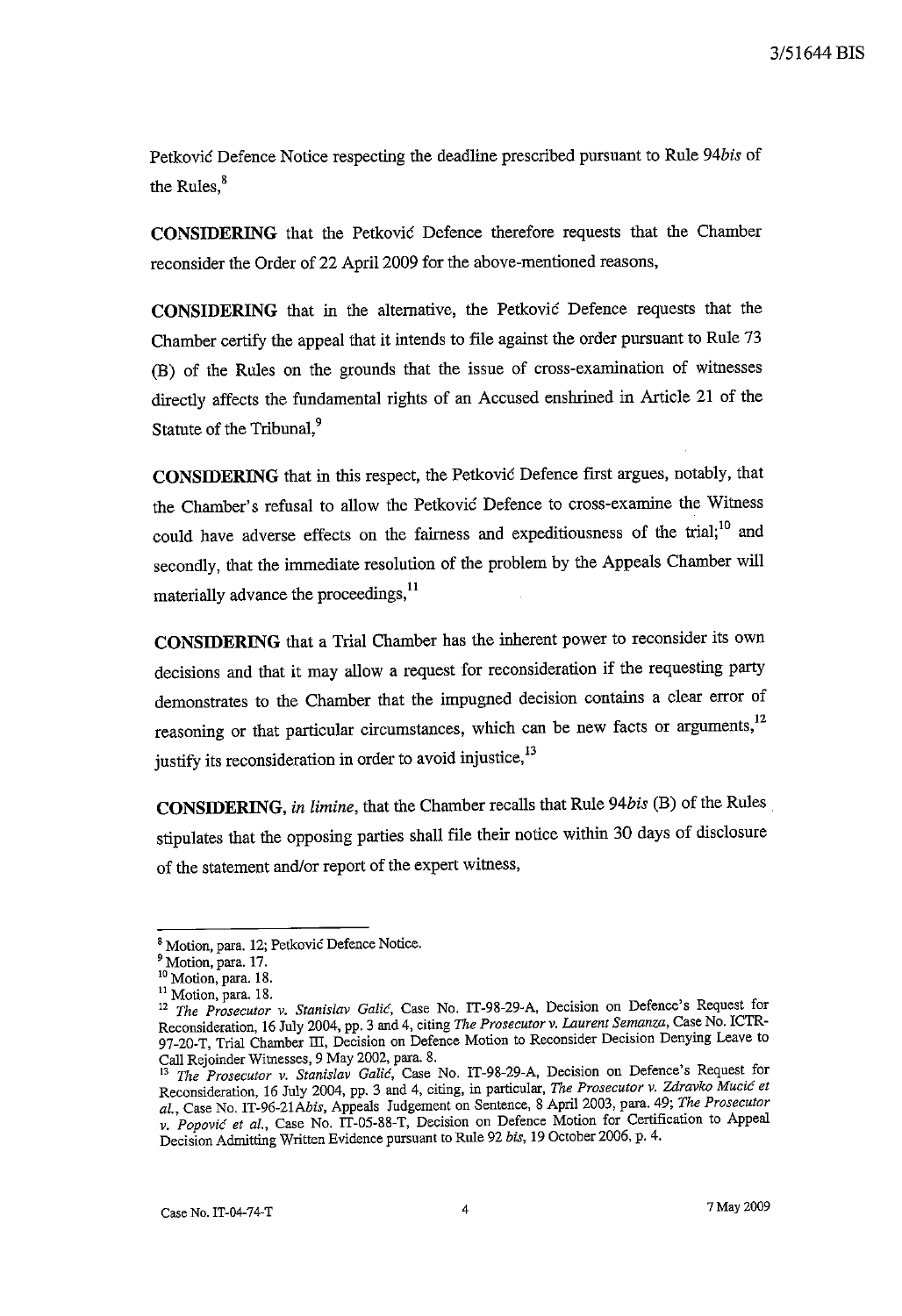**CONSIDERING** that after an examination of the Motion, the Chamber deems that even if the Petkovic Defence could have formulated its arguments in the Petkovic Defence Notice, it nevertheless demonstrated that the consultation of the material contained on the CD-ROM, transmitted to the parties in the Praljak Defence Supplement of 19 March 2009, was essential to its assessment of the Expert Report of the Witness and to its decision to cross-examine the said witness,

**CONSIDERING** that the Chamber therefore deems that the Petkovic Defence could have made an honest mistake in considering that the 30-day deadline began to run from the date when the Supplement of the Praljak Defence was filed, namely 19 March 2009 and not 16 March 2009,

**CONSIDERING** that the Chamber further notes that the Praljak Defence did not file an objection to the Motion and finds therefore that there is an exceptional reason to grant the motion to reconsider the Order of 22 April 2009 and to allow the Petkovic Defence, in the interest of justice and to ensure the respect of the Accused's fundamental rights, to cross-examine the Witness,

**CONSIDERING** that the Chamber notes that in its Order of 22 April 2009 it granted the Prlić and Stojić Defence teams a total time of one hour and thirty minutes to crossexamine the Witness,

**CONSIDERING** that to ensure fairness and taking into account the present decision, the Chamber decides henceforth to grant a total time of two hours to the Prlic, Stojic and Petkovic Defence teams to cross-examine the witness,